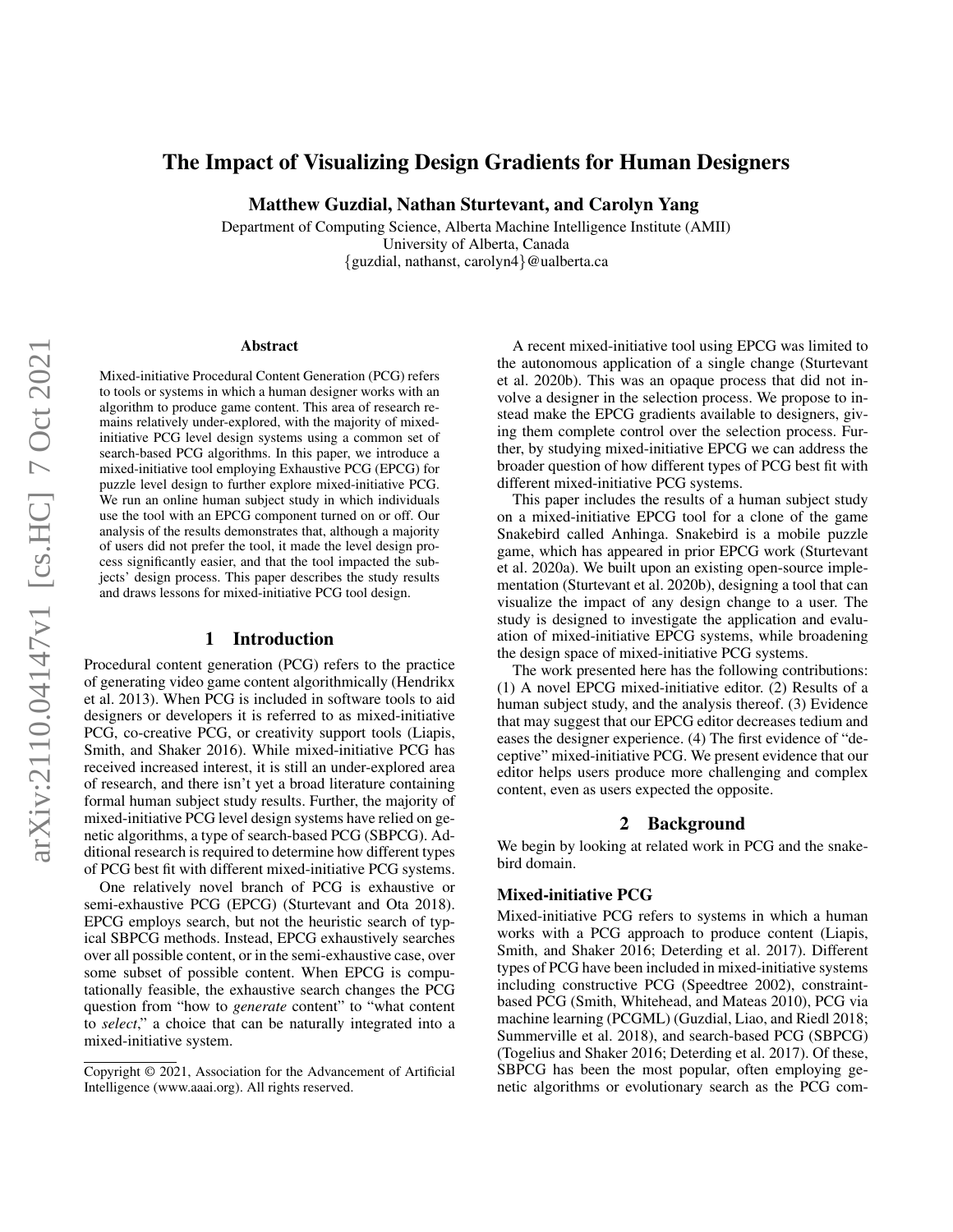ponent (Liapis, Smith, and Shaker 2016). In our work, we employ an under-explored SBPCG method: exhaustive PCG (EPCG), which we discuss in further detail below. To the best of our knowledge, this represents the first example of evaluating EPCG in a mixed-initiative context.

Mixed-initiative PCG systems have traditionally focused on a small subset of game content, with the majority of existing systems designed to produce platformer game levels (Smith, Whitehead, and Mateas 2010; Guzdial, Liao, and Riedl 2018). There has been relatively less work on mixedinitiative PCG systems for puzzle game design (Butler et al. 2013). Further, the majority of this work has been from the independent and hobbyist community and lacks published analysis.<sup>12</sup> There is an Angry Birds mixed-initiative SBPCG level design tool (Campos et al. 2017). Further, Charity et al. (Charity, Khalifa, and Togelius 2020) employed a SBPCG approach for mixed-initiative design of Baba is You levels. However, there is still a relative lack of mixed-initiative academic work for puzzle game design compared to platformer game design. Other mixed-initiative approaches that produce variations on a designer's current level for non-puzzle games exist (Liapis, Yannakakis, and Togelius 2013). This work is similar to our own, focused on modifying levels rather than producing new levels. However, EPCG allows us to make specific, minimum changes that would not be possible with other SBPCG approaches.

## Exhaustive PCG (EPCG)

This work relies on Exhaustive Procedural Content Generation (EPCG), an approach that uses a generator  $G$  to exhaustively build content from which an evaluator  $E$  selects the best content. This approach was designed for games (Sturtevant and Ota 2018), but it has also been applied to other fields (Gil-Gala et al. 2020). In this work we use EPCG incrementally to create modifications of full levels in Snakebird. This implementation is described in detail in prior work (Sturtevant et al. 2020a). At a high level, our EPCG approach identifies the maximum change in solution length from adding or removing a particular type of game object at every location for a puzzle level.

## Snakebird Domain

Snakebird is a 2015 game by Noumenon Games, with a 2019 follow-up called Snakebird Primer. The goal of each level is to have one or more snakebirds eat all available fruit and then for all snakebirds to leave via the exit. By eating a fruit, a snakebird grows in length like in the original Blockade (1976), better known as Snake. The levels focus on finding the right order to eat the fruit to avoid getting stuck and hazards like spikes and falling. For more detail, please see the original Anhinga paper (Sturtevant et al. 2020a).

## 3 Study Methodology

Our goal for this study was to evaluate the impacts of Exhaustive Procedural Content Generation (EPCG) on mixedintiative puzzle level design for Anhinga. We cover our implementation of an automated, web-based solver, the puzzle level editor interface, and our study design.

## Solver

For this work we implemented an automated, web-based solver for Anhinga levels based on the solver originally discussed in (Sturtevant et al. 2020a). We indicate web-based here as we intended our human subject study to run online, which meant that the solver would need to run in the browser. We could not simply solve all levels and cache the results since we focus on puzzle level design. The solver uses a breadth-first search (BFS) to explore a level and return the optimal solution length. The major difference between this implementation and the original one was that we bounded the solution search to 50,000 node expansions. We did this because the web compiler uses a fixed-memory allocation that cannot grow at runtime. In EPCG, this solver can be understood as the evaluator  $E$ , which is half of the EPCG formulation. We discuss how we employ the results of the solver for our EPCG visualization in the next section.

## Interface and EPCG Visualizations

We include a screenshot of the level editor used for the study in Figure 1. On the left-hand side of the editor we have the current level. The purple roughly diamond-shaped objects are the fruit the snakebird (in red) must eat to enter the portal or "exit". This level is a recreation of level 1 from the original Snakebird. By using the arrow keys or the buttons on the bottom left side of the screen the user can attempt to play the level, undoing moves with the "Undo" button or by pressing the "q" key. The user can see the snakebird solve the current level (if possible with our 50K node-limited BFS) by pressing the "Solve" button or "n" key, and reset the snakebird to its initial position with the "Reset" button or "r" key. On the right-hand side of the screen is the palette of game objects the user can use to edit the level. By clicking on a cell with one of these objects selected the user can replace the cell's current object with the selected object. If the clicked and selected object match, it will instead be replaced by a sky object. The bottom right text "Level is solvable in..." updates dynamically with each change as we rerun the solver.

For the EPCG visualization, for every location in the map, we create a level variation as if the user had clicked on the current cell with the current selected object. This is equivalent to every single change (exhaustive) that can be made with the currently selected object, which can be understood as the generator  $G$  portion of this EPCG implementation. These variations are generated after every change to the level, when a new object is selected, or when a level is loaded. We process one cell per frame (the graphics run at 30fps). The calculations start from the row where the snakebird is located, as that row is more likely to contain interesting changes than the top or bottom row of the map. They then continue to successive rows above and below the snakebird until all changes have been analyzed. For each new, potential level, we compute the solution length with our 50K node-limited BFS (the  $E$  portion of the EPCG implementation). If the modified level was equivalent to the current level

<sup>1</sup> https://www.f-puzzles.com/

<sup>2</sup> http://forum.enjoysudoku.com/yzf-sudoku-t36846.html# p284180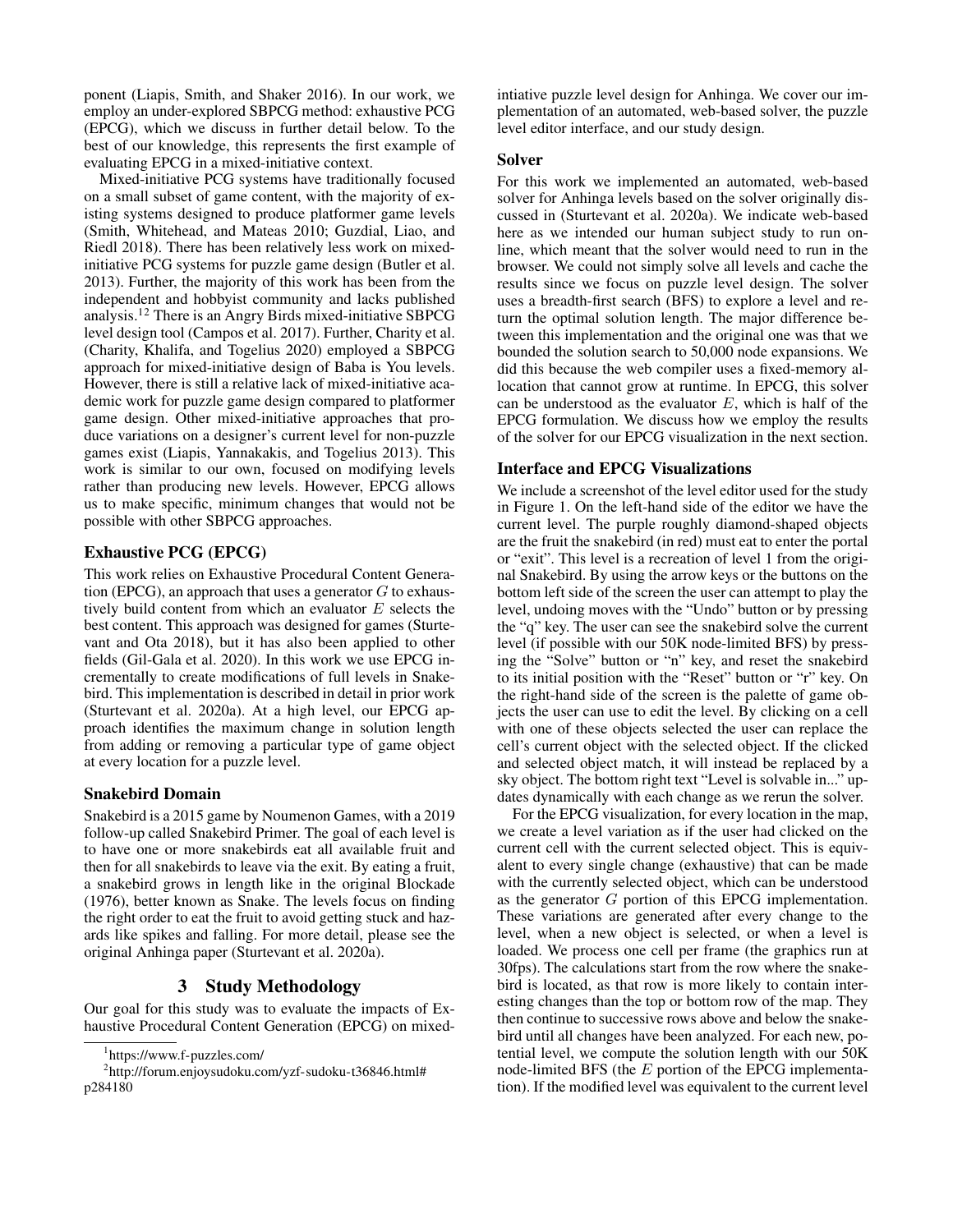

Figure 1: Screenshot of the Anhinga Level Editor. The green and red outlined tiles indicate a change in the minimum solution length if that tile is replaced with the currently selected "Sky".

in terms of solution length, we do nothing. If it was distinct from the current level, we calculate the difference in optimal solution length with our solver. If this optimal solution is different from the current level then we visualize this gradient with a number indicating the value of the difference in that cell as can be seen in Figure 1.

We give cells with a non-zero difference in values an outline: green if positive and red if negative. The shade of green and red ([0.5, 1.0, 0.5] and [1.0, 0.5, 0.5] respectively) were chosen to appear distinct to colorblind participants. Thus, the "-1" in the cell directly ahead of the snakebird in Figure 1 indicates that replacing the "ground" tile at that location with "sky" would reduce the optimal solution length by one. We chose to always have these visualizations on as opposed to require the user to press a button to see them in order to better investigate how they impacted the level design process, as this ensured all participants would see the visualizations. This stands in contrast to prior mixed-initiative systems that require a user to ask for AI input (Guzdial et al. 2019).

## Study Design

In this subsection we discuss our human subject study design. We included two versions of our editor in our study. In one version, participants would design a level with the editor setup described in the above section. In the second, participants would design a level with the EPCG visualization turned off. Notably, even in the second version, users still had the ability to play out the solution with the "Solve" button. Thus, we can consider the first version to be the full

EPCG editor  $(E+G)$  and the second version to to be a half EPCG editor  $(E)$ . We chose to include the solver even in the second version as participants had access to it during a series of training levels (discussed below), and we anticipated that participants would strongly prefer to have the solver when designing as well. Participants interacted with both versions of the editor. Thus, two conditions were the two orders participants could interact with the editors.

In order to avoid repetition, given that we planned to ask participants to design two levels, we made use of two different "starting points" for the two level design tasks. We picked two levels (Snakebird 1 and Snakebird Primer 4) that demonstrated initial states with at least one EPCG visualization in our editor. We wanted levels that were relatively simple in order to ensure that participants could alter them as they liked. We chose to give initial levels as starting points in order to avoid the blank canvas problem (Compton and Mateas 2015). Thus, we ended up with four conditions: the order in which participants saw the two editor versions and the order of the two starting point levels.

#### Study Process

Participants were directed to the study through a link posted on social media. We posted links on Twitter, Facebook, Slack, and Discord, with the Twitter post receiving the most attention (629 engagements and 15,295 views according to Twitter Analytics). From there, participants were brought to an information letter and consent form, which summarized the study and the ethics approval. At this point, the partic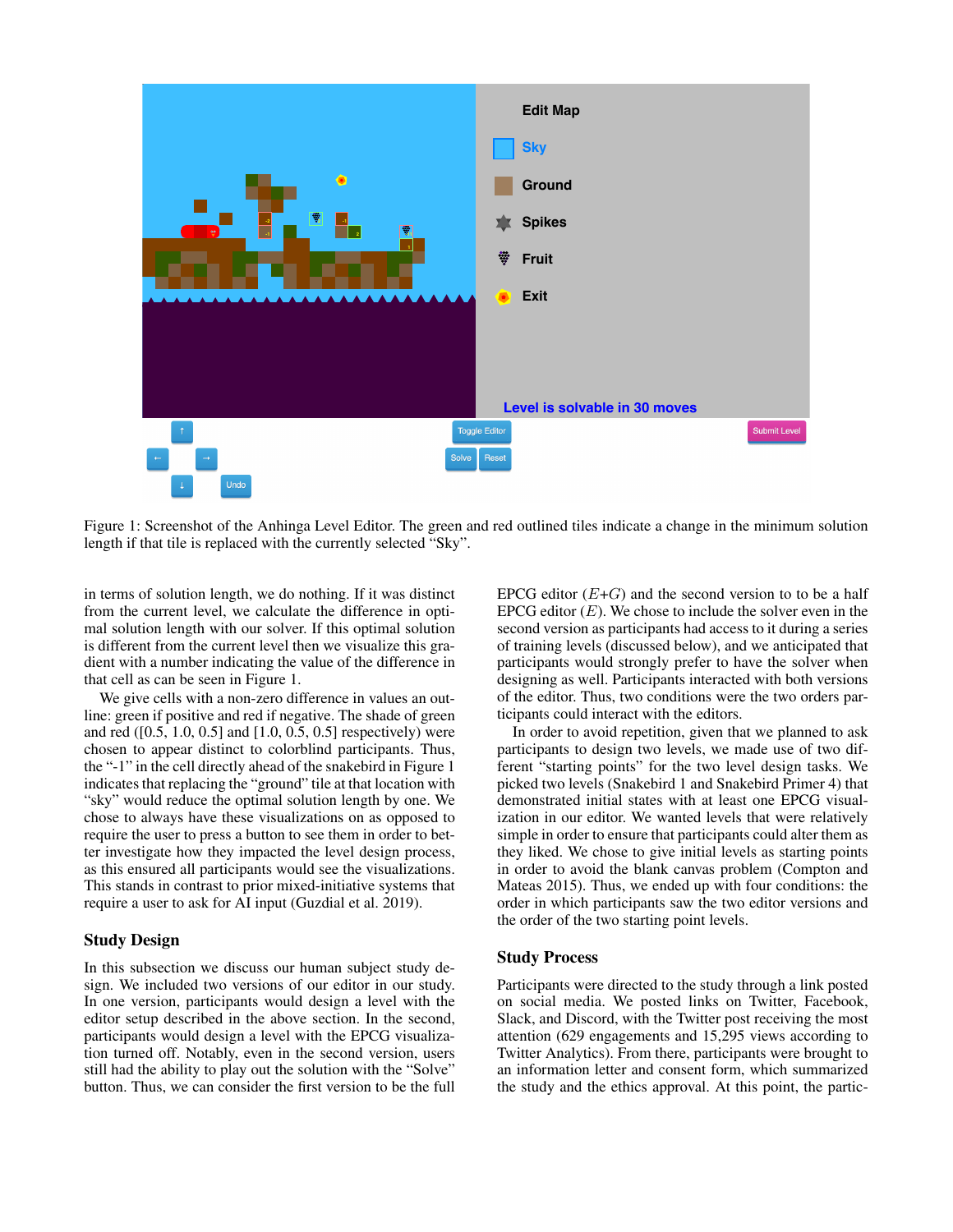ipants were placed into one of our four conditions by the server. The server assigned these conditions sequentially in order to ensure an even distribution of conditions across all who started the study. We note that we still had an imbalance in our final results as individuals were more likely to quit the study partway when placed into certain conditions, something we will discuss in Section 4.

Participants then came to the main study page. At the top of this page were some additional instructions and three animated gifs depicting how to play the game (Table 1). From there, participants were asked to play three training levels sequentially (Snakebird Primer 20, Snakebird Primer 27, and Snakebird Primer 23). These levels were selected as they demonstrated key mechanics for solving Snakebird levels: standing on fruit, controlling the way your snakebird falls, and avoiding spikes. This ensured all participants had at least some experience with snakebird mechanics.

After playing or clicking through the three training levels, participants were asked to complete two level design tasks. Based on their condition, participants received a distinct order and mix of the two level editor versions and the two starting levels. During the design tasks, we logged every participant action and the time for later comparison purposes.

Participants were then asked to fill out an eighteen question survey. The first ten questions were ranking questions, asking participants to rank one of their two level design experiences and the final levels according to a number of experiential features. We chose ranking questions to avoid the indecision/neutrality problem (Joshi et al. 2015). The first three questions took the form "Which level design experience was more blank?" with the final word in bold and replaced by "fun", "frustrating", and "easier". The fourth question was "Of the two level design experiences, which did you prefer overall?". We chose these experiential features as they match prior work (Guzdial et al. 2019), and as we anticipated that participants would find it easier to design levels with the EPCG visualizations.

The survey continued with five questions that took the form "Of the two levels you designed, which do you think players will find more blank?" with the final word in bold and replaced by "fun", "frustrating", "surprising", "challenging", and "interesting". These matched the experiential features included in the original Anhinga study (Sturtevant et al. 2020a), as we hoped to identify any trends in the designer's expectations for future player experiences. This was followed by a free text question "Do you have anything you'd like to share about the level design experiences?".

The survey ended with seven demographic questions. "What is your gender?" allowed for free text responses. "What is your age?" had the options:  $(1)$  18-24,  $(2)$  25-30, (3) 31-40, (4) 41-50, and (5) 50+. This was followed by two questions around design experience: "Please pick the category of **blank** that best fits you:", with the blank filled with "puzzle design experience" and ""Please pick the category of puzzle design experience that best fits you:". These questions had the options: (1) "No experience", (2) "I have designed at least one [blank] before", (3) I have designed many [blanks], and (4) I am a [blank] design expert. These two questions were then followed by two questions around

game playing: "How often do you play blank?", which was filled by "puzzle games" and "games general", with answers "Daily", "Weekly", "Monthly", "Less than monthly", and "Not at all". The final question was "Have you played Snakebird before this study?". It had the options "Yes, I have played the original Snakebird or Snakebird Primer", "Yes but only for a previous version of this study", and "No". After this final question, participants pressed a button to end the study. Due to our ethics agreement, we only include data from individuals who completed the survey.

## 4 Study Results

We had 70 participants start this study. Of these, only 43 completed the survey. We removed three participants from our results due to issues with the participant causing the editor to crash or reloading it. For example, one participant made their first level too complex for the online version of the solver, stating in their free text response "My first level, I designed something that exceeded the AI's solving cap". With these 40 responses we ran a two-way ANOVA for our two study variables: (1) which level the participants saw first and (2) whether they had the full EPCG editor (with the path length changes visualized) first. Only the second variable had any impact on the results according to this test, and so we randomly sampled an equal number of individuals who had the full EPCG editor first and second from these 40 participants. This led to a final set of 34 participants which we used for our statistical analysis. Recall that we assigned participants to each condition equally when they started the study, thus we can conclude that participants were more likely to quit the study early if they had the full EPCG editor first, potentially due to being unwilling to design a second level without the full EPCG editor. This represents a survivor bias, which we cannot control for in our analysis.

### Demographics

For the 34 participants we included for statistical analysis 17 identified as men, 8 as women, and the remaining 9 gave a variety of responses to the gender question including "nonbinary"/"nonbinary" and "genderqueer". 7 of our participants indicated they were in the range of 18-24, and the remaining 27 fell in the range of 25-30. In terms of experience designing puzzles, there was a clear bias towards more experience among our participants. Only 11 indicated no puzzle design experience, with 21 indicating at least some puzzle experience, and a further 2 identifying as puzzle design experts. This paralleled the results with game design, with the only difference being that three of the respondents with no puzzle design experience indicated they had some game design experience. All participants indicated they played games at least monthly, with all but 9 playing puzzle games at least weekly. We anticipate the large bias towards puzzle design knowledge came from selection bias, that those with puzzle design experience were more likely to take part, and due to where the study was advertised (followers of games academics are likely to be interested in games). However, only two of the participants had played Snakebird before, and that was in a prior study. We identify places where this lack of experience may have impacted the results below.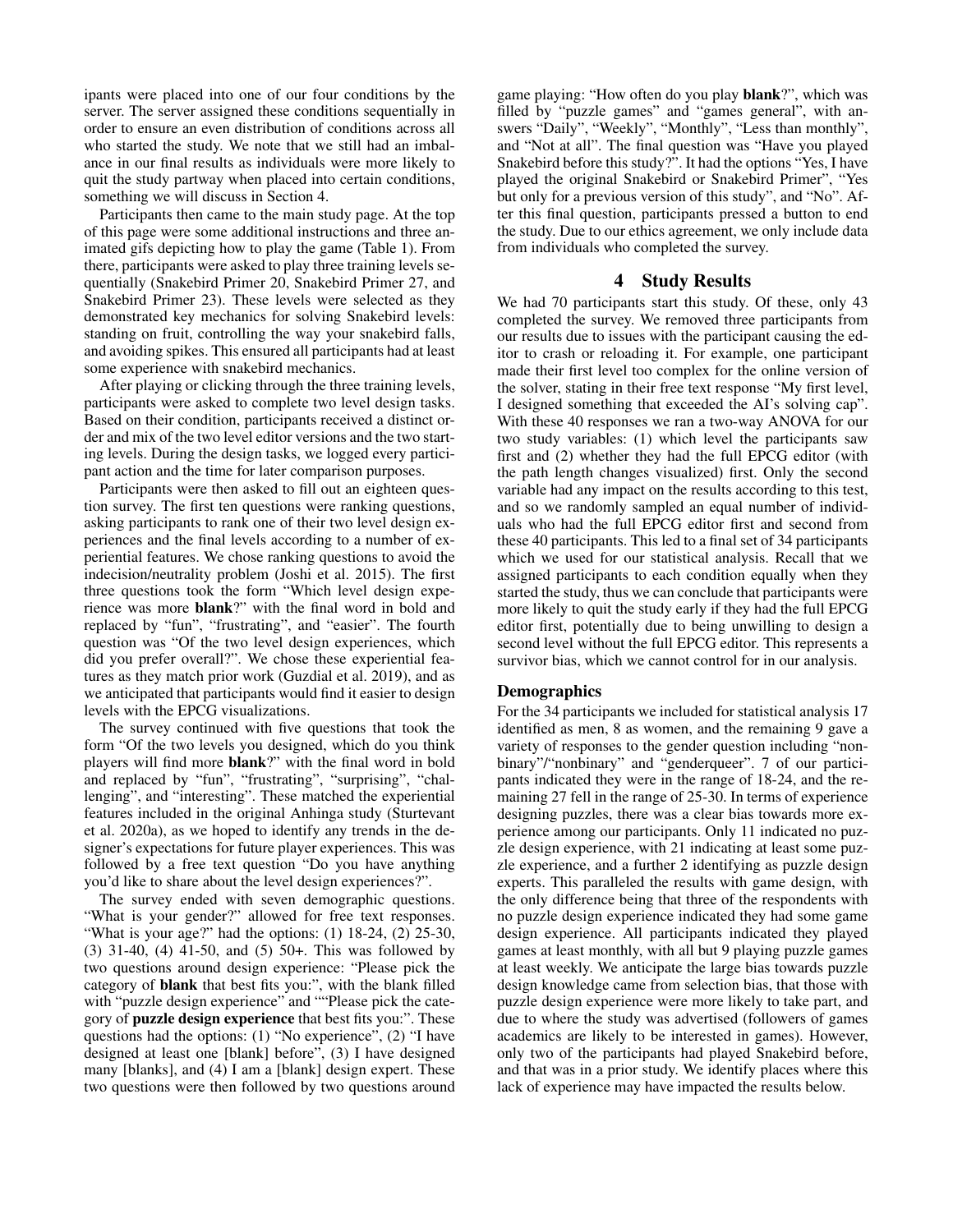

1. The goal of the game is to get your

anhinga into the exit



2. Before you can exit, you must eat all the fruit in the level. Eating fruit makes your anhinga longer. *(Note: your anhinga can stand on top of fruit!)*



3. Be careful not to fall on spikes, as this will kill your anhinga. But, if you do, the game will undo your move so you can try again.

Table 1: Recreation of the instruction animations and their associated text.

|                  | Fun | Frustrate | Easv | Prefer |
|------------------|-----|-----------|------|--------|
| <b>Full EPCG</b> |     |           |      |        |
| Half EPCG        | າາ  | 19        |      |        |

Table 2: Total number of first rankings for each design experience feature. Results in bold represent a significant difference  $p < 0.005$  using the Wilcoxon Mann Whitney U-test.

## Ranking Results

We used the Wilcoxon Mann Whitney U-test for statistical analysis of the ranking questions results, given that the values are non-numeric and do not follow the normal distribution. We ran this test between subjects to determine if the differences in distribution were significant for each experiential feature. We ran the test for a total of ten times, and used  $p < 0.005$  as a significance threshold according to the Bonferroni correction method. Our first set of questions asked participants to rank the two level design experiences, one with the EPCG visualizations turned on (Full EPCG) and one with the EPCG visualizations turned off (Half EPCG). We summarize these results in Table 2. In each cell we give the number of individuals who ranked that design experience first across these different experiential features.

For fun and frustration we found no significant difference between the two experiences. For frustration, we found that 30 of the 34 participants ranked the second design experience as more frustrating, which suggests that participants did not like designing the second level, regardless of condition. We neutralize this effect by analyzing the Full vs. Half EPCG results with an equal number of participants in both ordering conditions. We found that the participants ranked designing levels with the Full EPCG editor as significantly easier. This matches our expectations, that the EPCG visualizations would help to guide the design experience.

The participants indicated that they much preferred the Half EPCG version of our tool without the EPCG visualizations. This went against our expectations, but some of the comments clarify why. One participant reported "I found suggestions to be intrusive to my creativity", which may indicate some participants felt too constrained by the visualization even though they could ignore it. Another participant reported "I found that the tool that uses AI to tell me how many more steps I am including really hampered my ability

to come up with a good idea for a puzzle... I [was] constantly worrying about how many steps I was taking away or removing", which suggests that the visualizations may have been overwhelming or stressful to some participants. Notably, individuals could not control when the AI made these "suggestions" since they were visualized automatically with every edit. While these kind of automated suggestions have been previously explored in the mixed-initiative literature (Guzdial et al. 2017), this is the first instance of a study demonstrating a strong negative reaction to them by users. On the other hand, both of these individuals expressed appreciation for the solver saying "I liked... the auto-solver" and "I did find the solve function very useful" respectively. Given that our solver is one-half of the EPCG implementation, we do not take this as a refutation of EPCG, but of our implementation for conveying the EPCG results to users. Were we to run the study again, we would add a button allowing users to hide/show the design gradients.

In Table 3 we give the results of our level ranking questions using the same format as the design ranking results. These questions asked participants to rank how a hypothetical player would experience their two levels, and were included in an attempt to capture design intent. The results in each row sum to 33 instead of 34 as one participant left all these questions blank, which participants could have done for any survey question. While the most fun level, most surprising, and most preferred level results appear to be close to a random distribution, this is not the case. Instead, participants across both conditions ranked their second level as more fun at a ratio of 20:13, their second level as more surprising at a ratio of 21:12, and their second level as more preferred at a ratio of 23:10. This indicates a clear bias towards the second level regardless of condition, which we interpret as an indication that participants were learning Snakebird level design as they went. As such, and due to the participants lack of experience with Snakebird, they may have felt that the second level was an improvement on their first. This stand in comparison to users finding the second design task more frustrating, indicating users felt the output levels were better even if the design experience was not ideal.

Our only statistically significant result was that participants expected players to find their level produced with the Half EPCG editor (no visualizations) more challenging. The participants also split their frustration and interestingness rankings nearly evenly. However, from prior work with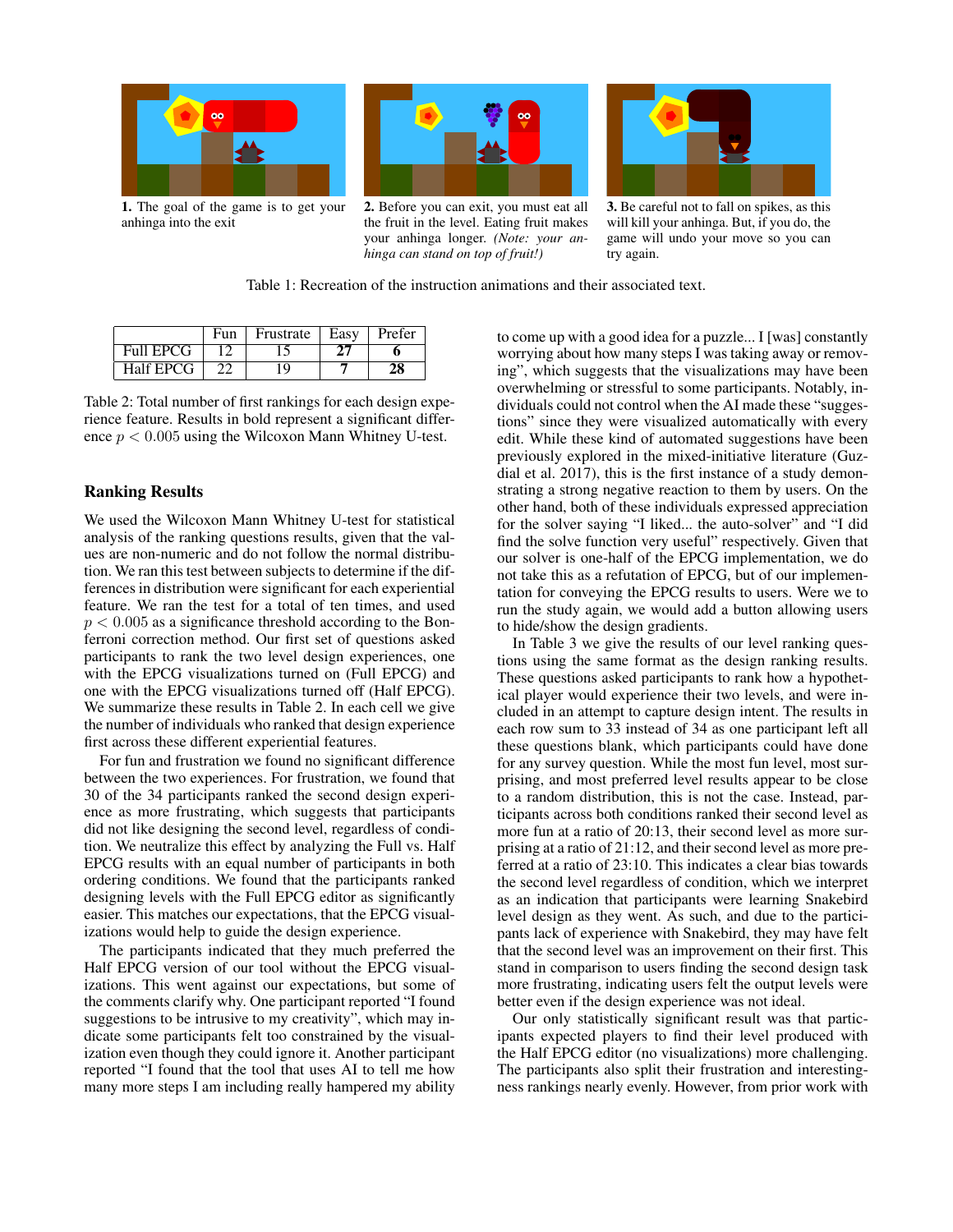|                        | Fun | Frustrate | Surprise | Challenge | Interesting | Prefer |
|------------------------|-----|-----------|----------|-----------|-------------|--------|
| <b>Full EPCG Level</b> |     |           |          |           |             |        |
| Half EPCG Level        |     |           |          |           |             |        |

Table 3: Total number of first rankings for each expected player experience feature. Results in bold represent a significant difference  $p < 0.005$  using the Wilcoxon Mann Whitney U-test.

|                  | Time (min)       |        | Num. Actions      |        | Num. Solver    |        | Sol. Length       |        |
|------------------|------------------|--------|-------------------|--------|----------------|--------|-------------------|--------|
|                  | mean             | median | mean              | median | mean           | median | mean              | median |
| <b>Full EPCG</b> | $61.43 + 297.53$ | 5.05   | 141.65±62.08      | 143    | $5.94 + 4.44$  |        | $60.41 + 48.54$   | 49     |
| <b>Half EPCG</b> | $715+954$        | 3.84   | $180.79 \pm 147.$ | 163    | $8.5 \pm 8.13$ |        | $45.18 \pm 32.32$ | 39     |

Table 4: Quantitative results based on logged data of participants during the design process.

EPCG and Anhinga we can expect solution length to have a significant, moderate correlation with these three features of player experience (Sturtevant et al. 2020a). The solution lengths for the levels produced with the EPCG visualization were 50% longer (46 steps to 66 steps). Thus, we would expect players to rank these levels as more challenging, frustrating, and interesting in contrast to the designer rankings. We suspect that the participants may have conflated the experience of designing the level with the experience of playing the level. Participants had a significantly harder time designing levels with the Half EPCG editor according to their rankings, and so they may have expected a hypothetical player to experience the same challenge.

### Quantitative Results

We extract four metrics from the log data of the participants: the amount of time in minutes spent on a design task (Time), the number of actions the participants took (Num. Actions), the number of times the participants used the solver (Num. Solver), and the solution length of the final level (Sol. Length). We give the mean, standard deviation, and the median of these metrics for the two types of level design experiences in Table 4. Participants clearly took more time working with the Full EPCG editor than the Half EPCG editor, though the large mean time is due to a single two-hour outlier. The median values are only slightly above 1 minute apart. This is in contrast to the self-reported rankings, which indicated that the Full EPCG editor with the visualization was easier to work with and therefore, one might assume, faster. Part of the issue may have been that the EPCG visualization added significantly more information to analyze, which could account for the time difference.

Based on Table 4, our participants performed many more actions and used the solver more times in the Half EPCG editor. This is in contrast to the amount of time spent with each editor, and further supports our hypothesis about the visualizations adding extra analysis/processing time for users. While we did not include a use case without the solver, we note that of the 34 participants only 2 did not use the solver across both editors, and only one participant used it once. Since the solver saw significant use, we take this to indicate its value to participants, which is also supported from participant free text answers including "The Solve button by itself was quite helpful!" "It was fun seeing the tool execute exactly the solution I had in mind, for both levels! :)" and "I kind of wish I had the Solve button in my actual puzzle games I make!". While prior work has investigated including automated players in mixed-initiative tools (Hoyt et al. 2019), this is the first human subject study to provide evidence for its positive impact.

The solution lengths of the final levels indicate that the levels produced with the Full EPCG editor were roughly 50% longer on average, though only about 25% longer in the median case. This suggests that the EPCG visualizations did help participants make levels with longer path lengths, though the difference is not significant using statistical tests. Still, as we noted above, this provides some evidence that players would find the levels produced with the Full EPCG editor more frustrating, interesting, and challenging (Sturtevant et al. 2020a). We provide further evidence that the Full EPCG editor led to more challenging levels in contrast to designer expectations in a metric-based analysis below.

### Study Comments

We lack the resources to fully analyze the comments left by participants to our free response question. However, we found that in general they broke into five categories. The first two were positive and negative reactions to the tool generally. We've already included examples of these two categories throughout this paper, but include two more here for reference. On the positive side "The tool just helped remove some tedium" and on the negative side "I feel like I understand my levels less well because I had an autosolver".

The next category we identified were suggestions for alternatives to the optimal path as an EPCG evaluator E. These were some of the longer comments and clearly indicated that the participant had experience with Artificial Intelligence. For example "The info in the [Full EPCG] editor helped me pick spots that would make for more interesting (challenging) puzzles, by finding particular spots that were local maxima of increased solution length. In particular, there were two classes of spot I could identify: those that increased solution length via backtracking/travel, and those that increased it by requiring a different approach. The latter were very valuable, the former less so."

Our final two categories of comments were complaints about the survey specifically and comments that suggested a misunderstanding of the task. The most common complaint,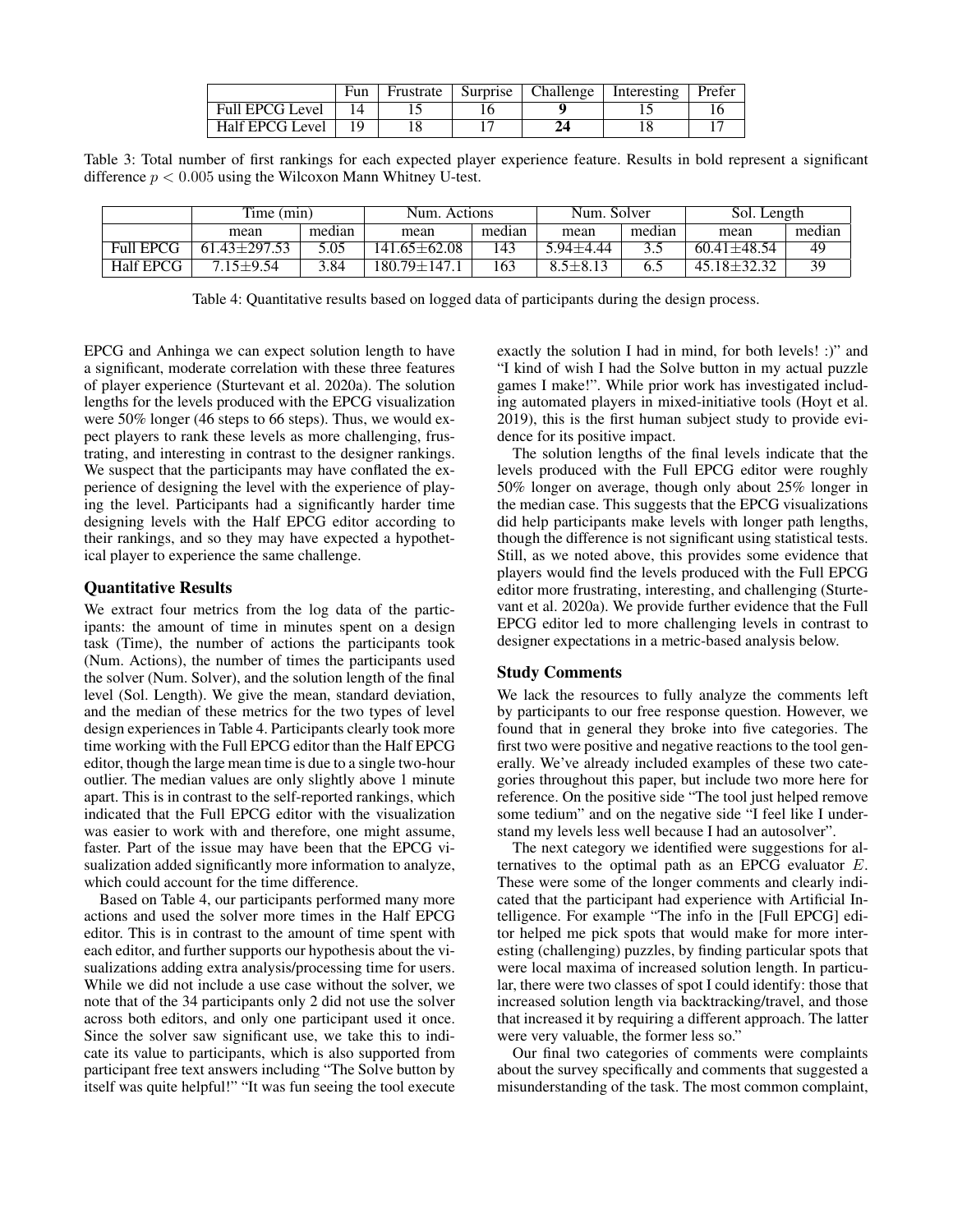occurring twice, concerned the lack of a neutral option for the ranking question: "the survey only has options for 'first' or 'second'; some of my answers would more accurately be 'about the same"'. The misunderstanding comments included misunderstandings about Snakebird mechanics:"Is being able to use the food tiles as solid tiles intended?". Alternatively, another common thread was a mistaken belief that we were designing a novel game: "I think this game could benefit from ai targets with rules. things that move when you do something or follow patterns".

## 5 Metric Analysis

In this section we describe the results of a metric-based analysis of the study levels. Prior to the study, we identified a metric we call *Solution Density*. We define this metric as the maximum number of times that the Snakebird's head was in the same cell position during the optimal solution. We implemented this metric with our automated solver, which can impact the metric. For instance, the solver tie-breaks the actions down, up, left, and right in that order. Thus, if multiple moves are equally good, our solver will "prefer" to move up before left. Based on our experiences with Snakebird, we hypothesized that this metric might correlate to more interesting or challenging levels. In these levels, a snakebird must be manipulated carefully, which often involves revisiting the same location.

We evaluated this metric by comparing it to the original Snakebird and Snakebird Primer levels. We selected only those levels that matched the planned constraints of our study, a single snakebird, and none of the more complex game objects (e.g. portals or blocks). This led to only 10 levels for Snakebird, and 29 for Snakebird Primer. Snakebird, which is considered a harder game than Snakebird Primer, has a median Solution Density of 3 for it's levels, compared to Snakebird Primer's 2.

Each level has a number associated with it, which roughly corresponds to their designer-intended sequence in these games. We can also expect this number to correspond with challenge or complexity (i.e. level 1 being the easiest). Thus, if our metric correlates with these sequence indices then that supports that the metric corresponds with the Snakebird designer's concept of challenge or complexity.

We used Spearman's Rho for our correlation test as the Solution Density values did not follow a normal distribution. There were insufficient levels that met our constraints in the original Snakebird to find a significant correlation  $(rho = 0.55 p = 0.096)$ . However, Snakebird Primer had sufficient levels, leading to a significant and moderate correlation (rho =  $0.51 p = 0.005$ ). Thus, we conclude that our Solution Density is an appropriate measure for analyzing levels in terms of challenge or complexity.

We ran one last statistical test using the paired version of the Wilcoxon Mann Whitney U-test, representing our only within-subjects comparison. We wanted to determine whether individuals were more likely to produce levels with higher Solution Density values with the tool than without it. Our test indicated this was the case with a significance threshold of  $p < 0.05$ , with the Full EPCG-produced levels having a median Solution Density of 3 compared to the Half EPCG levels' median Solution Density of 2.

### 6 Discussion and Takeaways

In this section we discuss our results in terms of takeaways for mixed-initiative PCG. While some did like the Full EPCG visualizations ("I found [the EPCG visualization] incredibly helpful especially in trying to create a surprising to me solution."), the majority of participants appeared to not prefer our implementation. We believe this was due to the visualized "suggestions" overwhelming or frustrating users. We note that from our own experience, we prefer to design with the suggestions as we ignore them except when we want to use them. Thus, we expect that reducing the number of suggestions (only including changes above some magnitude) or only showing them after a user request (i.e. with an "Analyze" button) would be preferable to most users. However, we intentionally chose for the visualizations to be "always on" to better evaluate how they impacted the design task.

Most participants had more fun when they played the levels themselves ("I had a lot more fun... as I immediately went in to try out the changes I was making"), but participants also responded positively to the solver. We expect this was potentially due to participants having agency over when the solver ran, if at all. However, participants also seemed to conflate their experience playing their own level with how other players would respond to their level. Participants ranked their Half EPCG levels as being more challenging from a hypothetical player's experience, but our metric-analysis and the solution lengths casts doubt on this. Instead our analysis suggests that the Full EPCG approach did help the participants make more challenging levels, even as they were unaware of this effect. We refer to this effect as deceptive mixed-initiative PCG. We intend to run a follow-up study with participants playing these levels to confirm whether this mismatch of designer expectation and player-perceived challenge holds.

While most of our participants did not have direct experience with Snakebird, games where a snake eats fruit and grows longer are not unusual.<sup>3</sup> Thus, despite this lack of experience, some participants quickly came up with puzzles ("I still used my usual approach of finding an interesting interaction or deductive path, and designing the puzzle around that."). We anticipate that if we employed a more novel or unusual set of game mechanics and dynamics, users may have been more likely to rely on the EPCG components.

#### Acknowledgements

This work was funded by the Canada CIFAR AI Chairs Program. We acknowledge the support of the Alberta Machine Intelligence Institute (Amii). We acknowledge the support of the Natural Sciences and Engineering Research Council of Canada (NSERC).

<sup>3</sup> https://joelthefox.github.io/2019-08-21-Snake-Puzzle-Games/